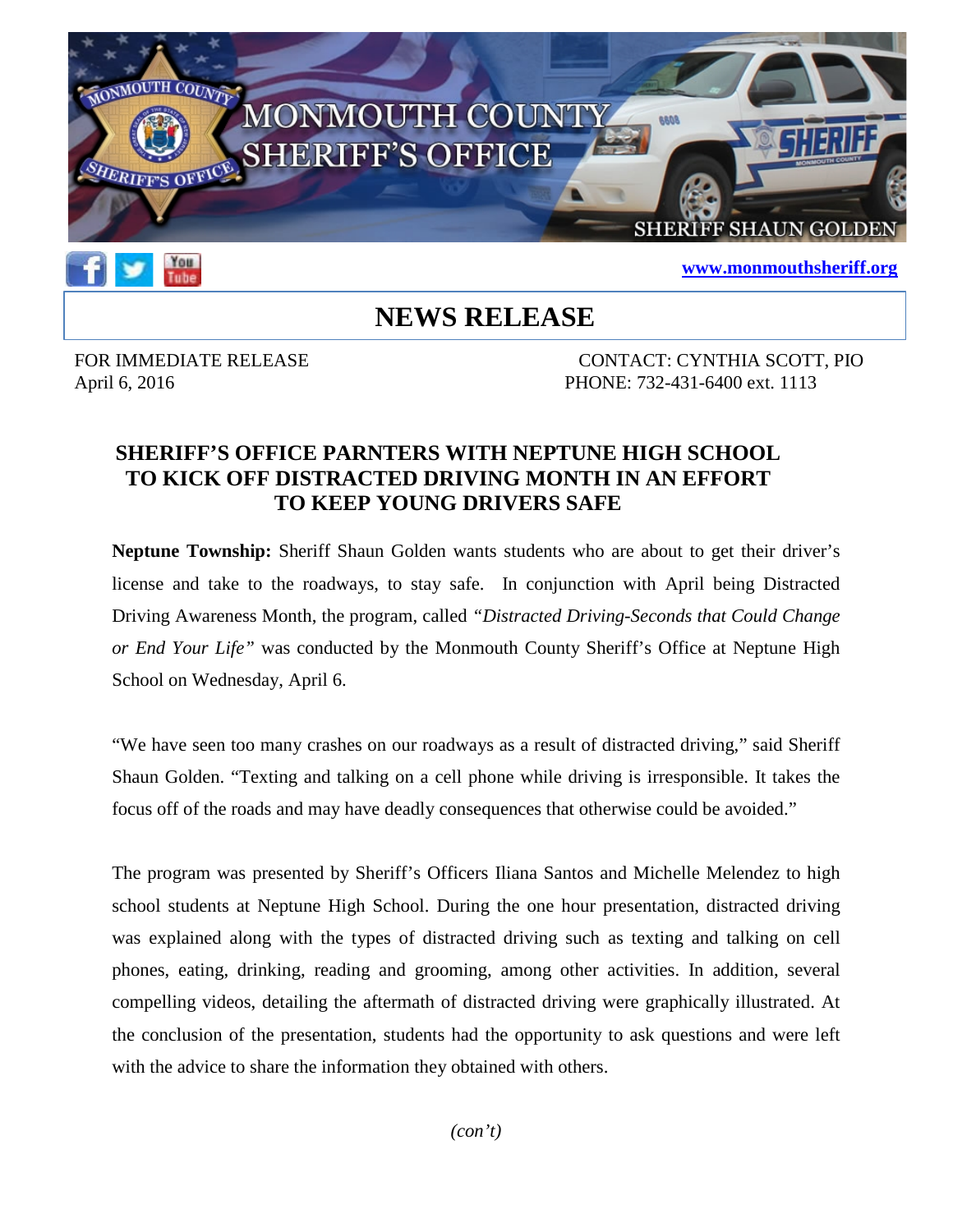## **SHERIFF'S OFFICE PARNTERS WITH NEPTUNE HIGH SCHOOL TO KICK OFF DISTRACTED DRIVING MONTH IN AN EFFORT TO KEEP YOUNG DRIVERS SAFE**

"This is a valuable presentation that could very well save the life of a driver and I'm glad our students had the opportunity to witness how dangerous distracted driving can be," said Principal Richard Allen. "I commend the Monmouth County Sheriff's Office for its commitment to this serious safety issue. Together we can help decrease distracted driving activities by proactively stressing to teens the safety of driving."

According to the New Jersey Division of Highway Traffic Safety:

- Driver inattention has been a major contributing factor in nearly 800,000 motor vehicle crashes from 2010 to 2014 in NJ.
- At any given daylight moment across America, approximately 660,000 drivers are using cell phones or manipulating electronic devices while driving, a number that has held steady since 2010.
- 10% of all drivers under the age of 20 involved in fatal crashes were reported as distracted at the time of the crash. This age group has the largest proportion of drivers who were distracted.
- A quarter of teens respond to a text message once or more every time they drive. 20 percent of teens and 10 percent of parents admit that they have extended multi-message text conversations while driving.

While the sheriff's office program is presented to high school aged students, the information gathered needs to be shared, since driver distraction means that your eyes are off the road, hands are off the wheel and mind is off driving. That could change or end a life.